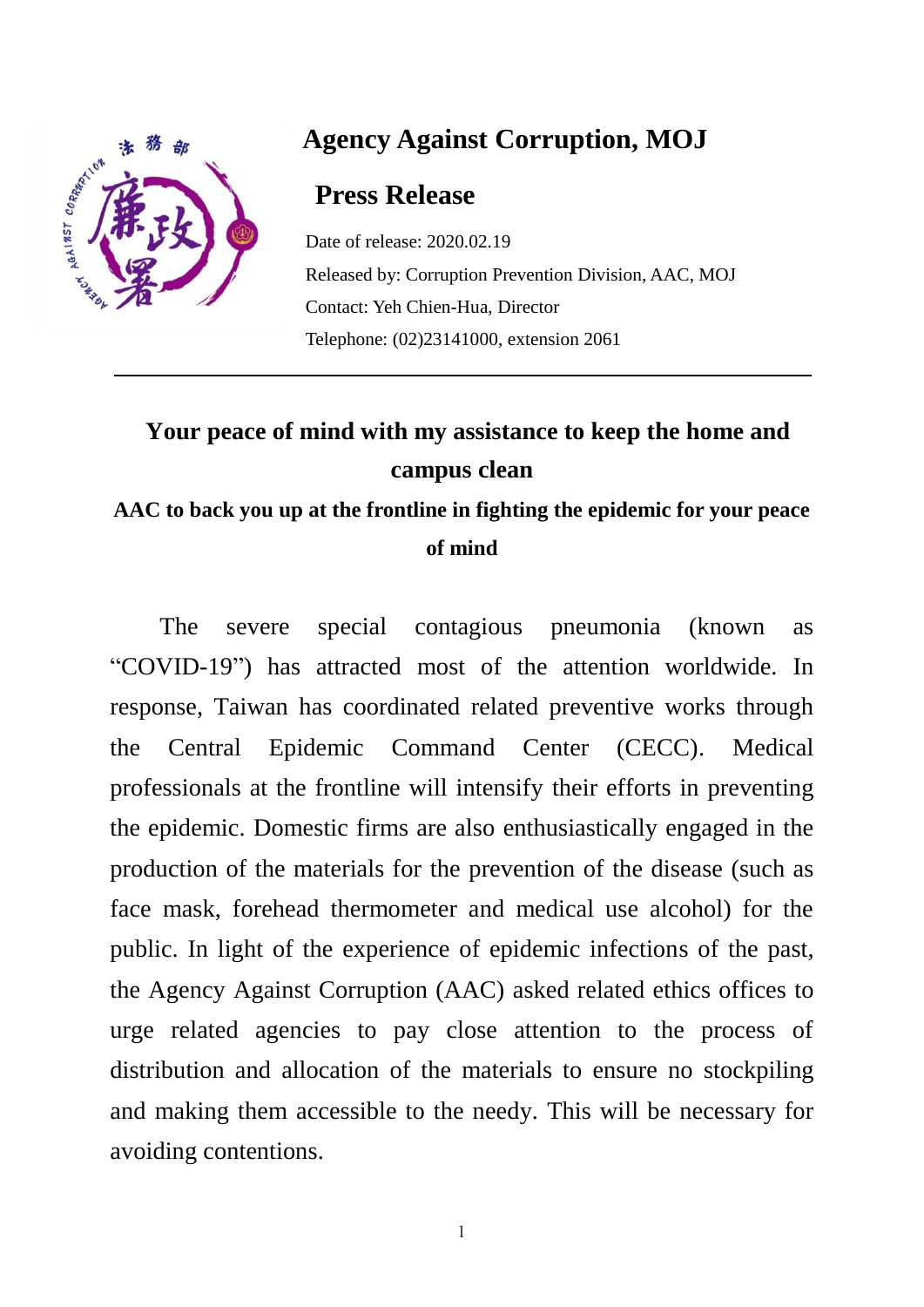The Executive Yuan has compiled the "Manual for the Management of Materials" providing the guidelines for the release of materials pertinent to the prevention of the epidemic. It is specified in point 18 and point 36 of the Manual that related functional units for managing the materials should register on all the items received and referred the materials to custody or directly to the users with signing for confirmation of receipt and proper registration at the common witness and confirmation of related functional units. Further, AAC also urges pertinent ethics offices to play the role of "Urging, Reminding, Caring and Assisting" to remind agencies, schools and other institutions to duly observe applicable legal rules and develop the mechanisms of registration before releasing the materials. Information transparency should be ensured in the course of release so that the public will know how to obtain the materials. The release of materials should be tracked on record in the afterwards for clarification and mitigation of the anxiety of the people, to show the flow of the materials and to avoid possible disputes. Those who are found guilty of inappropriate interception and stockpiling of materials for fighting the epidemic will be liable to punishment by law.

"Integrity' is a universal value in the international community and all sectors at home and abroad. Integrity is indeed an integral part of our daily lives. AAC hopes to ensure the peace of mind of the medical professionals at the frontline in performing their duties of fighting the epidemic through the 3-step procedure of "reminding,

2